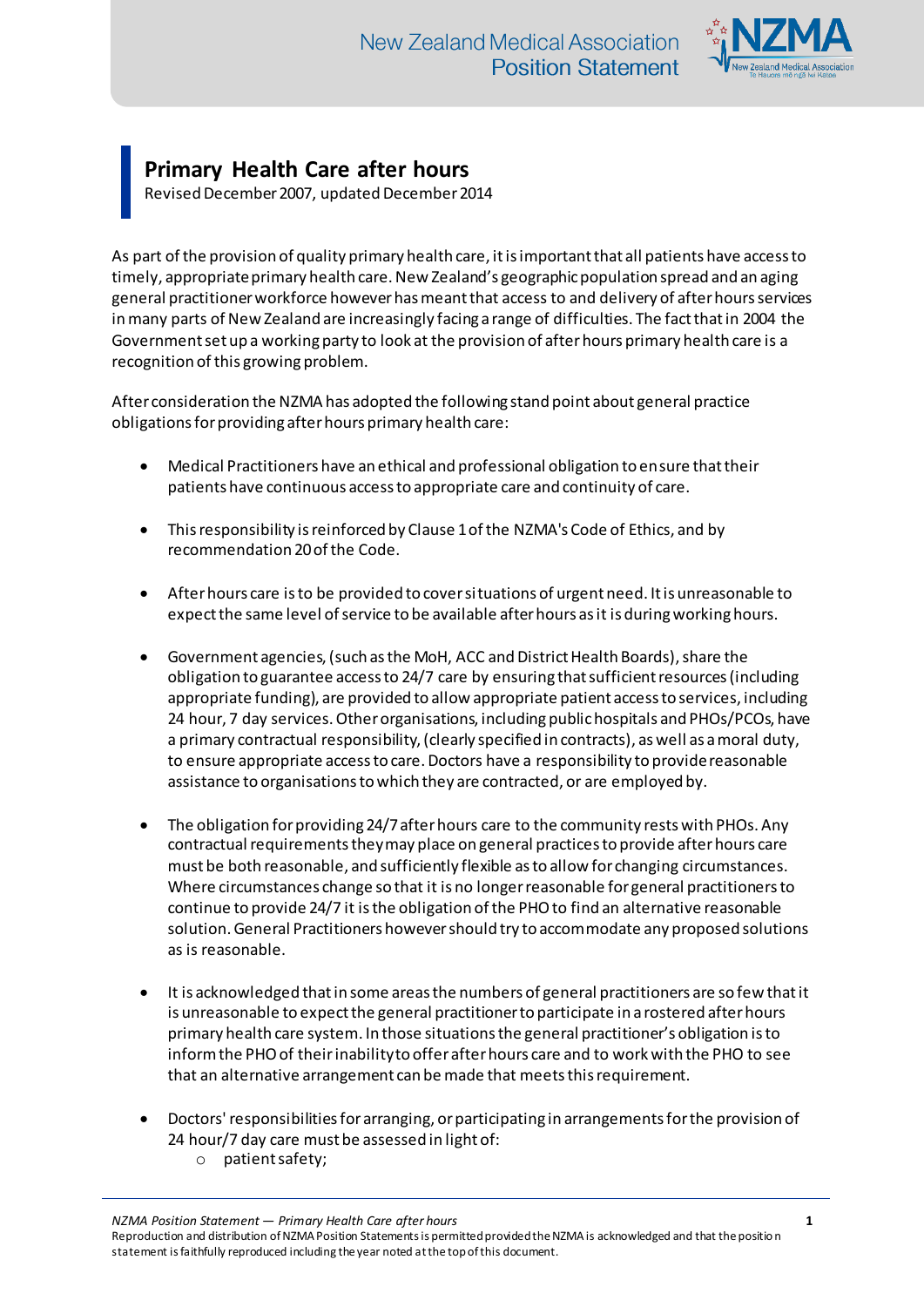

- o available resources, including funding, support and locums;
- o the doctor's own health and well being and that of his or her family;
- o legal and contractual requirements, including those in respect of safe working conditions and employment arrangements.
- Regardless of the above, doctors have a duty to provide care in an emergency. This duty must not be used by government agencies or contracting bodies to require services to be provided in unreasonable circumstances.
- Where an investigation requested by a Doctor is performed by an intermediary diagnostic service out of normal working hours and discloses a serious abnormality which requires urgent treatment before the next normal hours working session then either the requesting Doctor should be available to take clinical responsibility for contacting the patient and arranging appropriate treatment or the requesting Doctor should have delegated this responsibility to an after hours provider to take all reasonable and necessary steps to contact the patient and arrange treatment. It is unsatisfactory for the requesting Doctor to expect or cause the intermediary diagnostic service to take clinical responsibility for the patient in such circumstances.
- All agencies and personsinvolved in the provision of after hours care should (subject to the patient's consent) pass any medical information about the patient back to the general practice the patient is enrolled with.
- Access to after hours care may take a variety of forms.
- NZMA endorses inventive general practice teamwork that develops new ways for providing after hours care, including the greater role of nurses in supporting the provision of this service.
- In the delivery of after hours care, teamwork is essential. The team may include the resources of hospitals (including provincial/rural hospitals) and can transcend primary and secondary interfaces.

## **Current Issues**

- Although the requirements of after hours care needs to be considered at a local level, the policy framework and standards for the equitable provision of services should be set at a national level.
- NZMA considers that the current capitation formula provided by Government for primary health care does not include funding for 24/7 after hours care.
- In rural areas Prime has the potential to provide a satisfactory basis for response to accidents and some emergencies. However, there are aspects of Prime which are currently unacceptable and which need to be addressed.